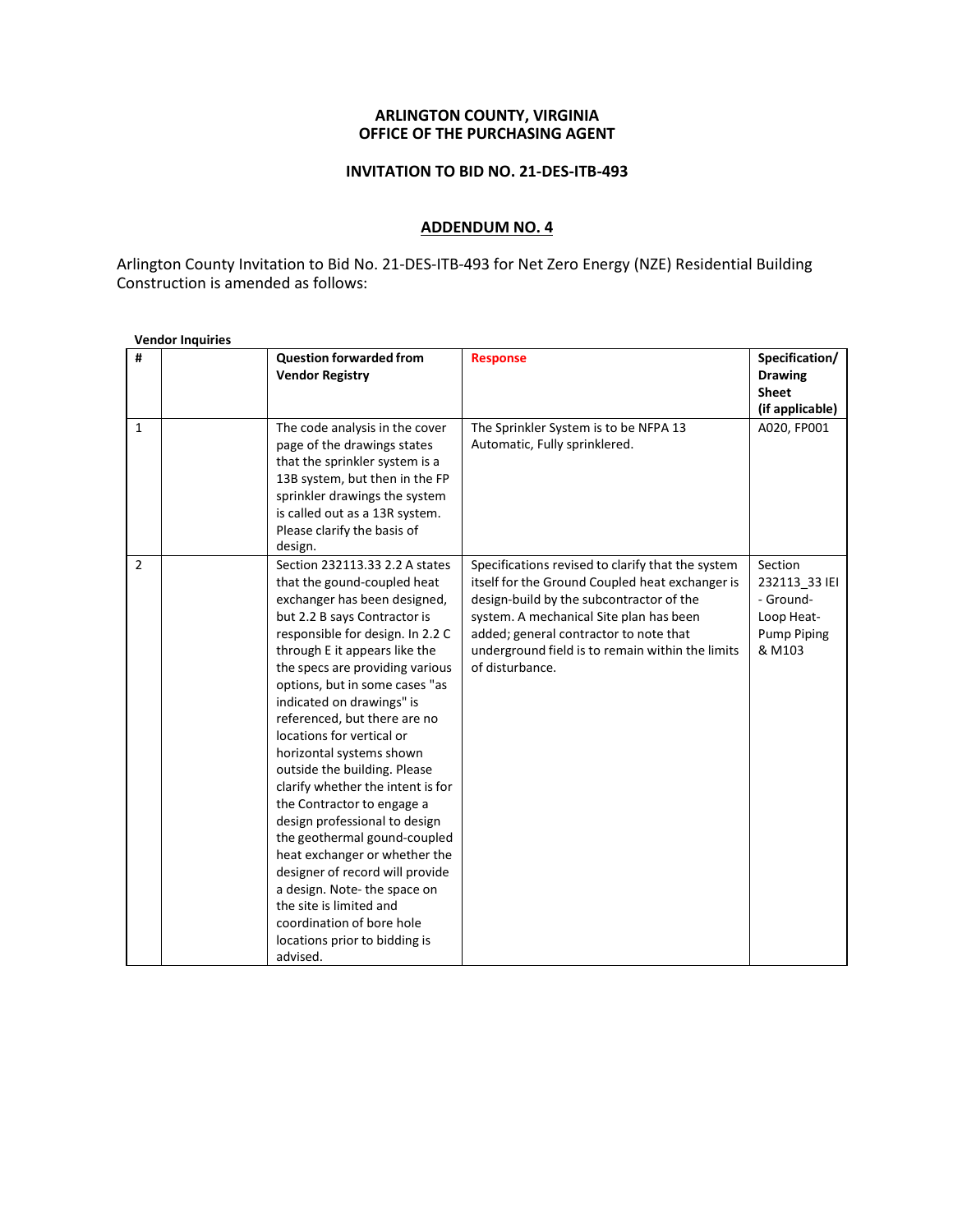| 3              | Specificatoin Section<br>212113.33 2.2 F. does not<br>provide any heat exchanger<br>performace criteria. Please<br>clarify the perfomance criteria<br>to permit bidding.                                                                                                         | Specification Section 232113.33 2.2 will be<br>amended to remove Section A in Addedum#1;<br>Section B is accurate in that the Contractor is<br>responsible for design and execution of the<br>closed-system ground-coupled heat exchanger,<br>to the requirements of and within the<br>limitations of the Contract Documents.                                                                            | Section<br>232113 33 IEI<br>- Ground-<br>Loop Heat-<br><b>Pump Piping</b> |
|----------------|----------------------------------------------------------------------------------------------------------------------------------------------------------------------------------------------------------------------------------------------------------------------------------|----------------------------------------------------------------------------------------------------------------------------------------------------------------------------------------------------------------------------------------------------------------------------------------------------------------------------------------------------------------------------------------------------------|---------------------------------------------------------------------------|
| 4              | The water source heat pumps<br>are shown as Daikin, but local<br>geothermal companies<br>recommend WaterFurnace as<br>an alternate manufacturer for<br>geothermal applications. Is this<br>alternate accpetable?                                                                 | Water Furnace is listed as an acceptable<br>manufacturer in Specification Section 238126-<br>2.1                                                                                                                                                                                                                                                                                                         |                                                                           |
| 5              | 075423 2.3/A references<br>'fabric-reinforced' and<br>'polyester' - we've seen these<br>references be misconstrued as<br>a 'fleece backed' membrane<br>when design intent is in-fact<br>standard TPO; is the true<br>design intent to be fleece<br>backed TPO or typical TPO?    | The referenced spec section and paragraph<br>075423, 2.3/A is written as follows:<br>A. "Fabric-Reinforced TPO Sheet: ASTM D<br>6878, Smooth type, polyester scrim-reinforced,<br>uniform, flexible TPO sheet."<br>There is no mention of Fleece Backed and the<br>paragraph states: "Smooth type."                                                                                                      |                                                                           |
| 6              | On C-0401 the generator is<br>shown where the transformer<br>is on A010 and E100. Please<br>clarify what the locations of<br>the generator and transformer<br>are.                                                                                                               | Location of Generator has been coordinated<br>between Architectural & Civil Plans in<br>Addendum #1 Drawings.                                                                                                                                                                                                                                                                                            | A010, C-0401                                                              |
| $\overline{7}$ | On A010 the placement of the<br>generator and swing set are<br>outside the limits of<br>disturbance shown on C-0401.<br>How can we disturb areas<br>outside of the LOD? Please<br>clarify the extents of the LOD<br>or alter the placement of these<br>items as needed.          | Accessible Swing is to be relocated to the Back<br>Patio area and countour edge of back patio to<br>be modified to allow for anchoring of swing.<br>The rear patio and stone dust footprints have<br>been updated with the shift of the ADA<br>accessible pergola to the rear patio.                                                                                                                     | A010, C-0401                                                              |
| 8              | On C-0401. L-0301 and L-0401<br>there are stepping stones<br>along the south elevation of<br>the building that are not<br>shown on A010. Please clarify<br>whether the stepping stones<br>are needed and provide a<br>detail and specification so that<br>we know what to price. | A detail of the stepping stones has been<br>provided on sheet L-0303 of the supplemental<br>landscape plan.                                                                                                                                                                                                                                                                                              | L-0303<br>(added)                                                         |
| 9              | On C-0401 the location for the<br>electric transformer does not<br>match A010 and E100. Please<br>clarify the location of the<br>transformer and detail for the<br>corresponding concrete pad.                                                                                   | Transformer to be located per A010. It is<br>unknown yet whether Dominion will require a<br>pad-mounted transformer for this property, so<br>it is shown for scope purposes only. Plantings<br>and proposed landscape lighting have been<br>updated with the changes to the stormwater<br>design (necessitated by LDA review, see below)<br>and the shifting of the generator, transformer,<br>& pergola | A010, C-0401                                                              |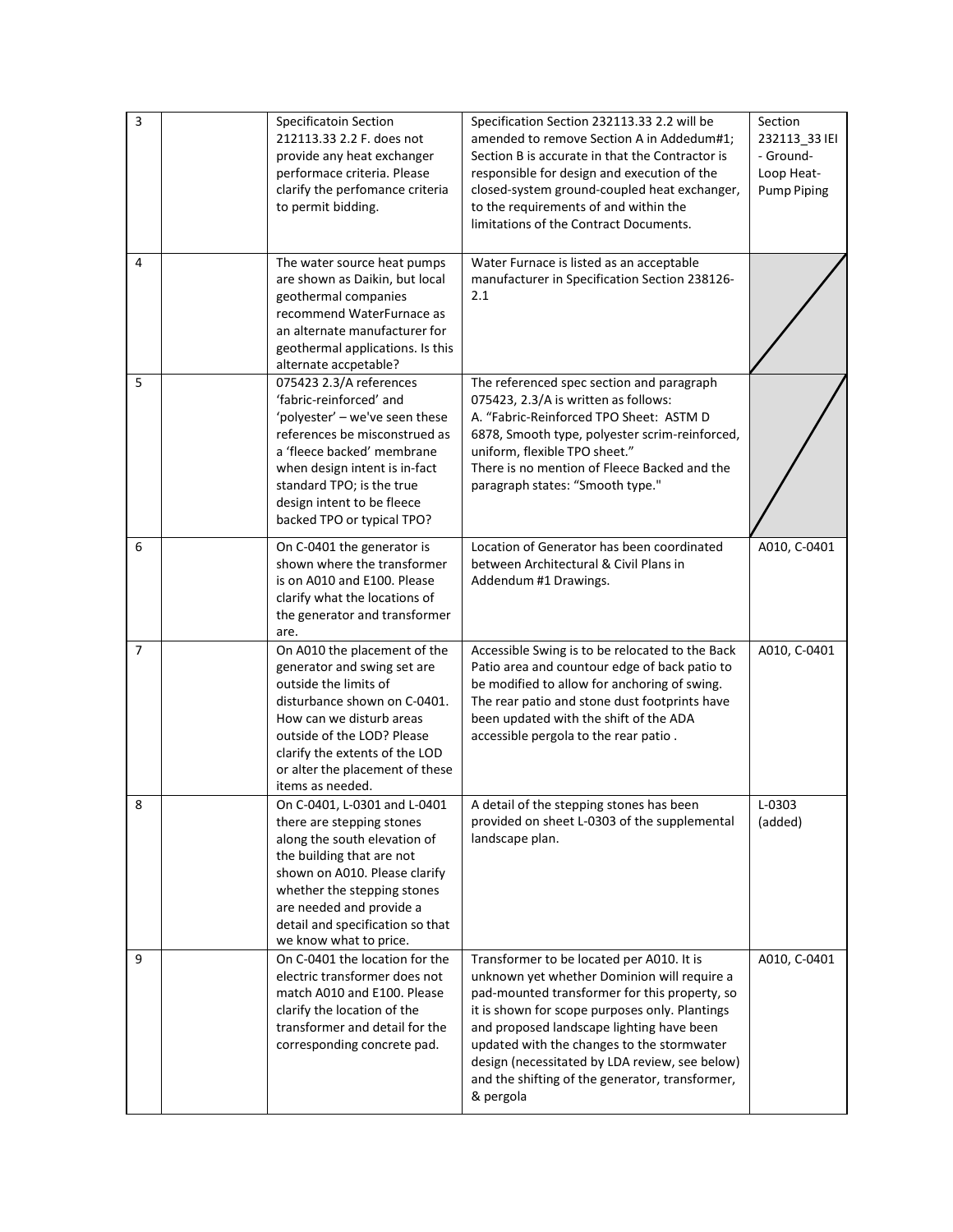| 10 | On A010, it calls out a<br>"proposed pergola" with<br>accessible swin set and<br>references the landscaping<br>plan. The landscaping plan<br>only illustrates a pre-<br>manufactured swing. If a<br>pergola is desired please<br>provide a design and<br>corresponding specification.                                                                                                                                                                                                                                                                                                                                | The premanufactured set has a pergola canopy<br>integral to the product. The specification for<br>the product is now listed on the architectural<br>site plan and the location of the swing has<br>been moved to be anchored on the back patio<br>so that it is within the land area of disturbance;<br>Specification: Wheelchair Gazebo Swing<br>Fabricated in the USA by Chad Dietz;<br>chad@IronByChad.com<br>800-545-2191 toll free<br>831-277-2014 cell, www. ironbychad.com | A010, A100 |
|----|----------------------------------------------------------------------------------------------------------------------------------------------------------------------------------------------------------------------------------------------------------------------------------------------------------------------------------------------------------------------------------------------------------------------------------------------------------------------------------------------------------------------------------------------------------------------------------------------------------------------|-----------------------------------------------------------------------------------------------------------------------------------------------------------------------------------------------------------------------------------------------------------------------------------------------------------------------------------------------------------------------------------------------------------------------------------------------------------------------------------|------------|
| 11 | Contained within the<br><b>EarthCraft Technical</b><br>Guidelines are a number of<br>pages marked optional. Can<br>you clarify the intent of the<br>information contained on<br>pages with the words<br>optional?                                                                                                                                                                                                                                                                                                                                                                                                    | The Earthcraft Technical Guidelines were<br>attached to the end of the 018113.63<br>specification in their entirety for reference.<br>Watermarks delineating what are "Optional"<br>differentiate compliances for additional<br>certification "Badges" that could be earned<br>above and beyond the base scope; They are<br>optional, and therefore not required to be<br>complied with to earn the Earthcraft<br>certification contractually required by<br>Arlington County.    |            |
| 12 | Who is responsible for paying<br>the Earthcraft registration fee,<br>which must be paid before<br>certification? If the Contractor<br>is responsible please clarify the<br>cost                                                                                                                                                                                                                                                                                                                                                                                                                                      | The Earthcraft Registration Fees will be paid for<br>by the County.                                                                                                                                                                                                                                                                                                                                                                                                               |            |
| 13 | Please confirm whether the<br>"builder" is supposed to select<br>and pay for the earth craft<br>technical advisor. Page 152 of<br>the project manual states that<br>the builder selects the<br>technical advisor and that the<br>"TA will track the project<br>throughout the certification<br>process and provide all<br>EarthCraft verification,<br>diagnostic testing, and energy<br>modeling services as they<br>apply to the certification path<br>selected by the builder." The<br>activities seem more<br>appropriate for the owner or<br>owner's representative to<br>perform. Please confirm the<br>intent. | The Earthcraft Technical Advisor will be paid<br>for by the County.<br>However, as it relates to diagnostic testing,<br>please note the document 'Special Conditions'<br>in the Bid Package; item number 2 -<br>Sustainable Requirements.<br>Any re-inspection testing due to contractor<br>installation failure will be at the expense of the<br>General Contractor.                                                                                                             |            |
| 14 | Page 153 of the specifications<br>list a number builder<br>responsibilities that include<br>design elements which would<br>normally be within the<br>designer's scope. Please clarify<br>whether the<br>builder/contractor is supposed                                                                                                                                                                                                                                                                                                                                                                               | Scope and responsibilities for this specific<br>project are outlined in 018113.63, 1.2.<br>Page 153 is a portion of the native Earthcraft<br>Certification Guidelines documentation which<br>was included for reference purposes.<br>Viridiant/Earthcraft often uses the term<br>"builder" in their documents to<br>interchangeably apply to the architect as well                                                                                                                |            |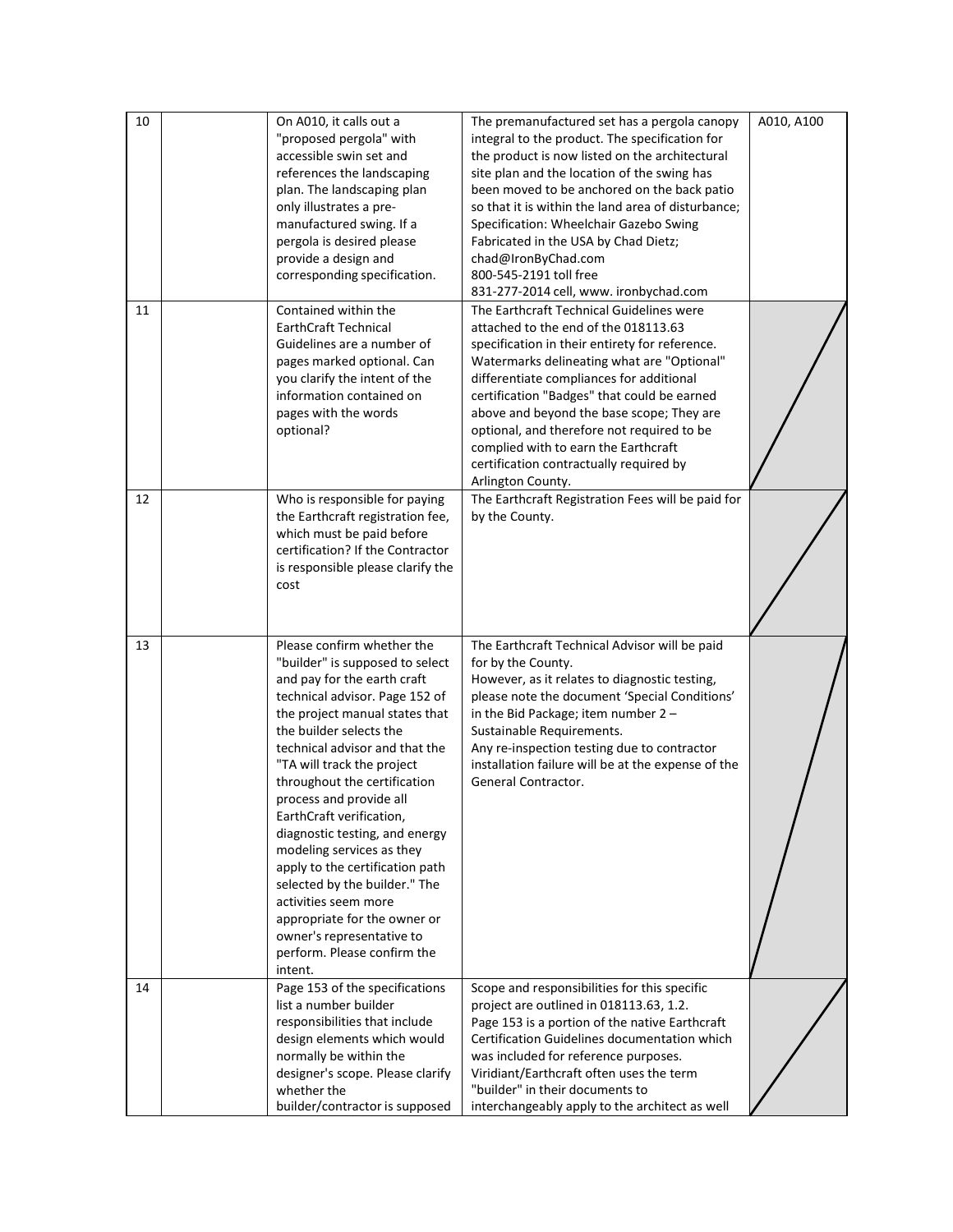|    | to provide the following:<br>Completed construction<br>specification sheet<br>demonstrating how the project<br>will meet EarthCraft<br>requirements · Project<br>worksheet that lists which<br>requirements will be<br>applicable and which optional<br>badges will be pursued, if any<br>• Manual J load calculations<br>and Manual S equipment<br>selection . Drawings and<br>specifications . Note any<br>questions about program<br>technical requirements so that<br>potential issues may be<br>resolved during the design<br>phase of the project                                                                   | as the general contractor. Refer to the<br>specifications for project specific scope &<br>responsibilities.                                                                                                                                                                                                                                                                                                                                                                                                                                                                                                                                                                                                            |                                         |
|----|---------------------------------------------------------------------------------------------------------------------------------------------------------------------------------------------------------------------------------------------------------------------------------------------------------------------------------------------------------------------------------------------------------------------------------------------------------------------------------------------------------------------------------------------------------------------------------------------------------------------------|------------------------------------------------------------------------------------------------------------------------------------------------------------------------------------------------------------------------------------------------------------------------------------------------------------------------------------------------------------------------------------------------------------------------------------------------------------------------------------------------------------------------------------------------------------------------------------------------------------------------------------------------------------------------------------------------------------------------|-----------------------------------------|
| 15 | Can you clarify whether the<br>earthcraft house technical<br>criteria are provided for<br>informational purposes only or<br>whether they provide specific<br>details that we must abide by?<br>We would like to note that the<br>architect and engineers<br>designed this project and that<br>we can't be responsible for<br>ensuring that the rest of the<br>contract documents will result<br>in a project that meets the<br>EarthCraft technical criteria.<br>We will build what is designed<br>and it is the designer's<br>responsibility to ensure that<br>design meets net zero engery<br>and EarthCraft standards. | Per 018113.63, 1.1, B, 2, b: During the design<br>phase, the Design Team has worked to ensure<br>that the design will meet both Arlington<br>County's Green Building Policy, as well as<br>Viridiant's Net Zero Program requirements; a<br>Whole Building Energy Model Simulation has<br>been provided by the<br>Engineering Team to demonstrate this<br>compliance. The Whole Building Energy Model<br>Simulation report was included as an<br>attachment for reference purposes following<br>Section 018113.63. Additionally, the Earthcraft<br>Program documents were also included for<br>informational purposes. The GC is responsible<br>for all portions of scope outlined under<br>018113.63, 1.2 where noted. |                                         |
| 16 | A010 illustrates a fence around<br>the generator with a gate. This<br>fencing does not appear on the<br>civil or landscape drawings-<br>please clarify what the fencing<br>is and provide a clear<br>specification.                                                                                                                                                                                                                                                                                                                                                                                                       | Interior (to the Yard) Fencing which screens the<br>Generator, as well as the gate leading to the<br>parking area on A010 has been removed.<br>Location of Generator has been coordinated<br>between Architectural & Civil Plans in<br>Addendum #1 Drawings.                                                                                                                                                                                                                                                                                                                                                                                                                                                           | A010, C-0401                            |
| 17 | On A0101 outside the gate to<br>proposed generator there are<br>two bollards shown and it<br>notes that we are to<br>coordinate requirments with<br>utility company. Please<br>provide size and detail of<br>proposed bollards.                                                                                                                                                                                                                                                                                                                                                                                           | The bollards and gate adjacent to the driveway<br>where the Generator is shown have been<br>removed.                                                                                                                                                                                                                                                                                                                                                                                                                                                                                                                                                                                                                   | A010                                    |
| 18 | The solar performance specs<br>call for a 22.2 kW system, but<br>based on the roof area the<br>largest array possible is about<br>15.2 kW. This assumes a 380                                                                                                                                                                                                                                                                                                                                                                                                                                                             | In the Bid set the quantity of panels is 40 which<br>would equate to 14.8 kWh - Specifications<br>have been revised to reflect this.                                                                                                                                                                                                                                                                                                                                                                                                                                                                                                                                                                                   | 263100 IEI -<br>Photovoltaic<br>Systems |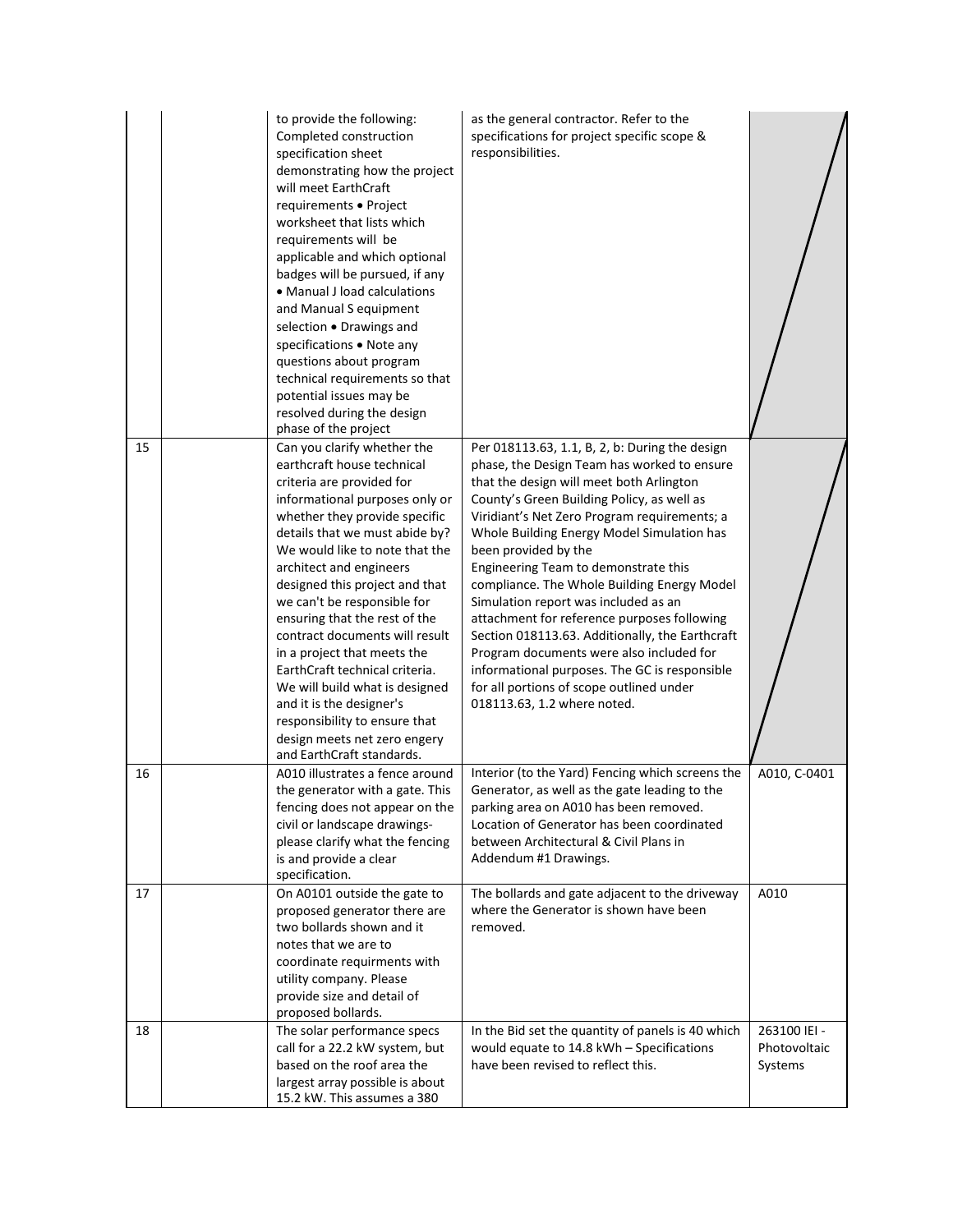|    | watt panel, which is the largest<br>residential unit. We could<br>probably achieve a slightly<br>larger system with a<br>commercial panel, but not<br>much more than 16 kW. Please<br>clarify how we should proceed<br>given the limited roof area and<br>dependence on the 22.2 kW<br>system for the NZE standard?                                                                                                                                                                                                                                                       |                                                                                                                                                                                                                                                                                                                                                                                                                                                                                                                 |      |
|----|---------------------------------------------------------------------------------------------------------------------------------------------------------------------------------------------------------------------------------------------------------------------------------------------------------------------------------------------------------------------------------------------------------------------------------------------------------------------------------------------------------------------------------------------------------------------------|-----------------------------------------------------------------------------------------------------------------------------------------------------------------------------------------------------------------------------------------------------------------------------------------------------------------------------------------------------------------------------------------------------------------------------------------------------------------------------------------------------------------|------|
| 19 | <b>Attachment C Special</b><br>Conditions states that the<br>Contractor shall carry 20<br>working days of owner delay<br>from the date of NTP to<br>substantial completion. This<br>will add an entire month of<br>general conditions to the<br>project. Please confirm that<br>this is correct. If it is correct,<br>then please clarify whether<br>this 20 day period is contained<br>within the alotted 300-<br>hundred consecutive calendar<br>days allowed for the project or<br>whether it represents an<br>additional 30 calendar days to<br>the overall schedule. | The "20 working day of owner's delay" is<br>contained within the allotted 300 consecutive<br>calendar days allowed for the project.                                                                                                                                                                                                                                                                                                                                                                             |      |
| 20 | Can you confirm the cost for<br>Viridiant Earthcraft building<br>inspection in the event that<br>the first inpsection fails due to<br>a perceived construction<br>deficiency?                                                                                                                                                                                                                                                                                                                                                                                             | The following is from Viridiant's scope of work:<br>Reinspections and/or Additional Diagnostic<br>Testing: If reinspections and/or retesting are<br>required due to failures or the project not being<br>ready for inspection without communication<br>from the contractor, an additional \$100 fee<br>may apply for each reinspection or additional<br>test. Project teams will be notified in writing<br>with supporting site visit report(s) highlighting<br>delinquent issues prior to fees being assessed. |      |
| 21 | Special Conditions item 1<br>states that "all other permits,<br>including trade permits, shall<br>be obtained and paid for by<br>Contractor". Can you confirm<br>whether the County will waive<br>trade permit fees for this<br>project?                                                                                                                                                                                                                                                                                                                                  | The County will not waive the 'Trade permit<br>fees'.                                                                                                                                                                                                                                                                                                                                                                                                                                                           |      |
| 22 | Hello, for the demo it seems<br>there will be some<br>deconstruction of significant<br>items before a full demo can<br>take place. We just wanted to<br>confirm the only items of the<br>existing structure to salvage<br>for "The Owner" are the items<br>in section 024116 - 3.15 of the<br>project manual, and also any                                                                                                                                                                                                                                                | DHS has indicated that they have no need for<br>salvaging from the previous residence<br>therefore this note has been removed from the<br>drawings.                                                                                                                                                                                                                                                                                                                                                             | A020 |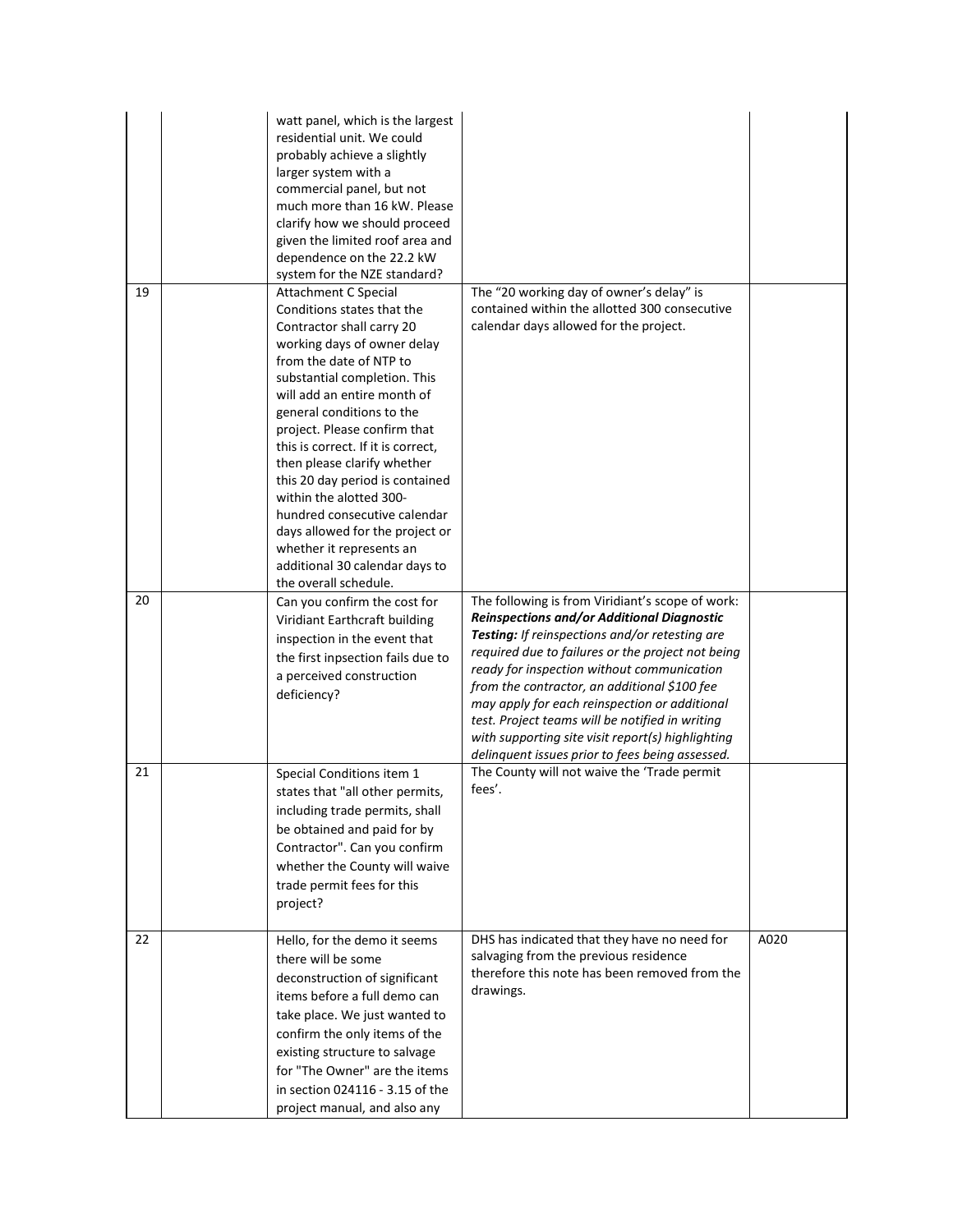|    | items of historical significance.<br>The rest of the structure can<br>be demolished/recycled in<br>accordance with the terms set<br>forth in that section and on the<br>plans. Thank You                                                                                                                                                                                                                                                                                                                                                                                                                                                                                                                                                                                                                                                                                                                                                                                                                                                                                                                                                                                                                                                                                                                                                                                             |                                                                                                                                                                                                                                                                                                                         |          |
|----|--------------------------------------------------------------------------------------------------------------------------------------------------------------------------------------------------------------------------------------------------------------------------------------------------------------------------------------------------------------------------------------------------------------------------------------------------------------------------------------------------------------------------------------------------------------------------------------------------------------------------------------------------------------------------------------------------------------------------------------------------------------------------------------------------------------------------------------------------------------------------------------------------------------------------------------------------------------------------------------------------------------------------------------------------------------------------------------------------------------------------------------------------------------------------------------------------------------------------------------------------------------------------------------------------------------------------------------------------------------------------------------|-------------------------------------------------------------------------------------------------------------------------------------------------------------------------------------------------------------------------------------------------------------------------------------------------------------------------|----------|
| 23 | There are a number of<br>practical and technical<br>challenges with the bid forms<br>we are supposed to use to<br>submit the bid. For example,<br>the bid breakdown does not<br>contain a category for divisions<br>21 or 28. How would you like<br>us to account for this work? In<br>almost all cases,<br>subcontractors are not<br>accustomed to furnishing bids<br>on bid day with a labor,<br>equipment, and material<br>breakdown. Can you confirm<br>this is necessary? Usually the<br>detailed schedule of values is<br>generated after the bid is<br>awarded as this process<br>requires significant time and<br>energy. Furthermore, it will be<br>relatively challenging to<br>condense over 30 quotes into<br>17 categories on bid day when<br>quotes especially for MEP will<br>come in within minutes of the<br>bid deadline. The site work<br>divisions will not be easy to<br>parse out given the<br>commingling of trades within<br>the 3 categories. For example,<br>new landscaping and<br>hardscaping has been lumped<br>with asphalt paving. The<br>numbers will not come this<br>way and this will make an<br>already complicated bidding<br>process even more<br>complicated. Furthermore, it is<br>unclear how this breakdown<br>will translate to a detailed<br>schedule of values for billing<br>purposes. Can you revise the<br>bid form to be a lump sum | Revised Pricing Sheet has been provided.<br>Rows for FIRE ALARM and FIRE PROTECTION<br>have been added to the revised Pricing Sheet.<br>Please provide prices in all cells of the PRICING<br>SHEET for the bid breakdown as directed.<br>The bid form will not be revised to be a lump<br>sum price only, as requested. |          |
| 24 | price on bid day?<br>On Sheet C-0501 there is a<br>discrepancy in the final floor<br>elevation of the basement. On                                                                                                                                                                                                                                                                                                                                                                                                                                                                                                                                                                                                                                                                                                                                                                                                                                                                                                                                                                                                                                                                                                                                                                                                                                                                   | The basement elevation has been updated to<br>match the elevation shown on the<br>architectural sheets.                                                                                                                                                                                                                 | $C-0501$ |
|    | the grading plan it is shown as<br>195.67 and on the Arlington<br>County Conduit profile it is                                                                                                                                                                                                                                                                                                                                                                                                                                                                                                                                                                                                                                                                                                                                                                                                                                                                                                                                                                                                                                                                                                                                                                                                                                                                                       |                                                                                                                                                                                                                                                                                                                         |          |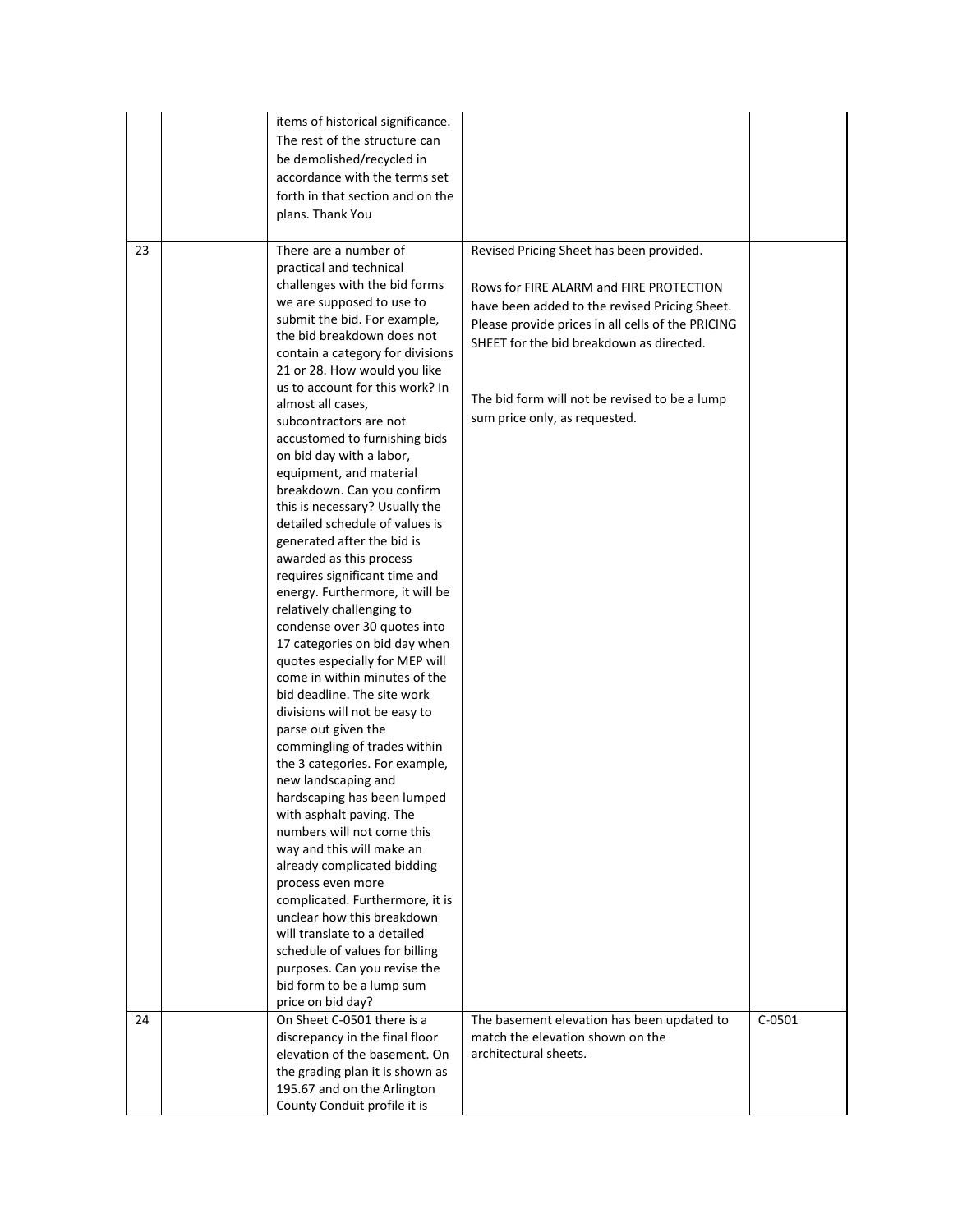|    | shown as 196.67. Please<br>confirm which elevation is<br>correcct.                                                                                                                                                                                                                                                                                                                                                                                                                                                                                                                                                                                                                             |                                                                                                                                                                                                                                                                                     |            |
|----|------------------------------------------------------------------------------------------------------------------------------------------------------------------------------------------------------------------------------------------------------------------------------------------------------------------------------------------------------------------------------------------------------------------------------------------------------------------------------------------------------------------------------------------------------------------------------------------------------------------------------------------------------------------------------------------------|-------------------------------------------------------------------------------------------------------------------------------------------------------------------------------------------------------------------------------------------------------------------------------------|------------|
| 25 | On A010 the bottom of stair<br>and top of stair elevations for<br>the basement do not match<br>the same elevations shown on<br>C0501. Please clarify which<br>drawing is accurate.                                                                                                                                                                                                                                                                                                                                                                                                                                                                                                             | The basement elevation on sheet C-0501 is<br>now shown at elevation 195.0. The areaway<br>elevations have been updated with the<br>basement elevation of 195.0                                                                                                                      | $C-0501$   |
| 26 | On 1/A101 the fiinish floor<br>elevation of the basemennt is<br>shown as -11' from the ground<br>floor. This would make the<br>finish floor elevation 195 (206-<br>11); however, the grading plan<br>on C-0501 shows the finish<br>slab elevation of 195.67. Please<br>clarify the correct elevation.                                                                                                                                                                                                                                                                                                                                                                                          | The basement elevation on sheet C-0501 is<br>now shown at elevation 195.0. The areaway<br>elevations have been updated with the<br>basement elevation of 195.0                                                                                                                      | $C-0501$   |
| 27 | Please provide details<br>including designs, materials,<br>etc that will allow us to bid the<br>rasied garden planters<br>illustrated with a picture on<br>L0302. Currently this is<br>presented as a design build<br>item without adaquate details<br>to hard bid the raised beds.                                                                                                                                                                                                                                                                                                                                                                                                            | Details for the raised planter beds have been<br>added to sheet L-0303.                                                                                                                                                                                                             | $L - 0303$ |
| 28 | Sheet A020 General Note 12<br>states that we should "provide<br>any and all recommended<br>accessories, primers, and<br>surface preparation as part of<br>the base bid whether or not<br>specifically called out on dwgs<br>or specs." We cannot furnish a<br>bid based on "recommended"<br>accessories and miscelaneous<br>items for equipment and<br>material that is not explicitly<br>specified in the drawings and<br>specifications. Can you confirm<br>that we are not expected to<br>provide more than what is<br>explicitly called for in the<br>contract documents? It is<br>impossible to account for the<br>vast array of possible items<br>that this general note<br>encompasses. | Miscellaneous accessories required for typical<br>installation means and methods are expected<br>to be encompassed by the Base Bid and are not<br>necessarily noted in detail throughout the<br>drawings. By and large these accessories are<br>outlined within the specifications. |            |
| 29 | General note 16 on A020<br>requests a comprehensive<br>traffic management plan. Can<br>you clarify what is required in<br>this plan?                                                                                                                                                                                                                                                                                                                                                                                                                                                                                                                                                           | General Contractor is expected to develop an<br>appropriate plan for how construction traffic is<br>to circulate to and from the site as well as<br>develop approved locations for worker parking<br>and present to owner for review.                                               |            |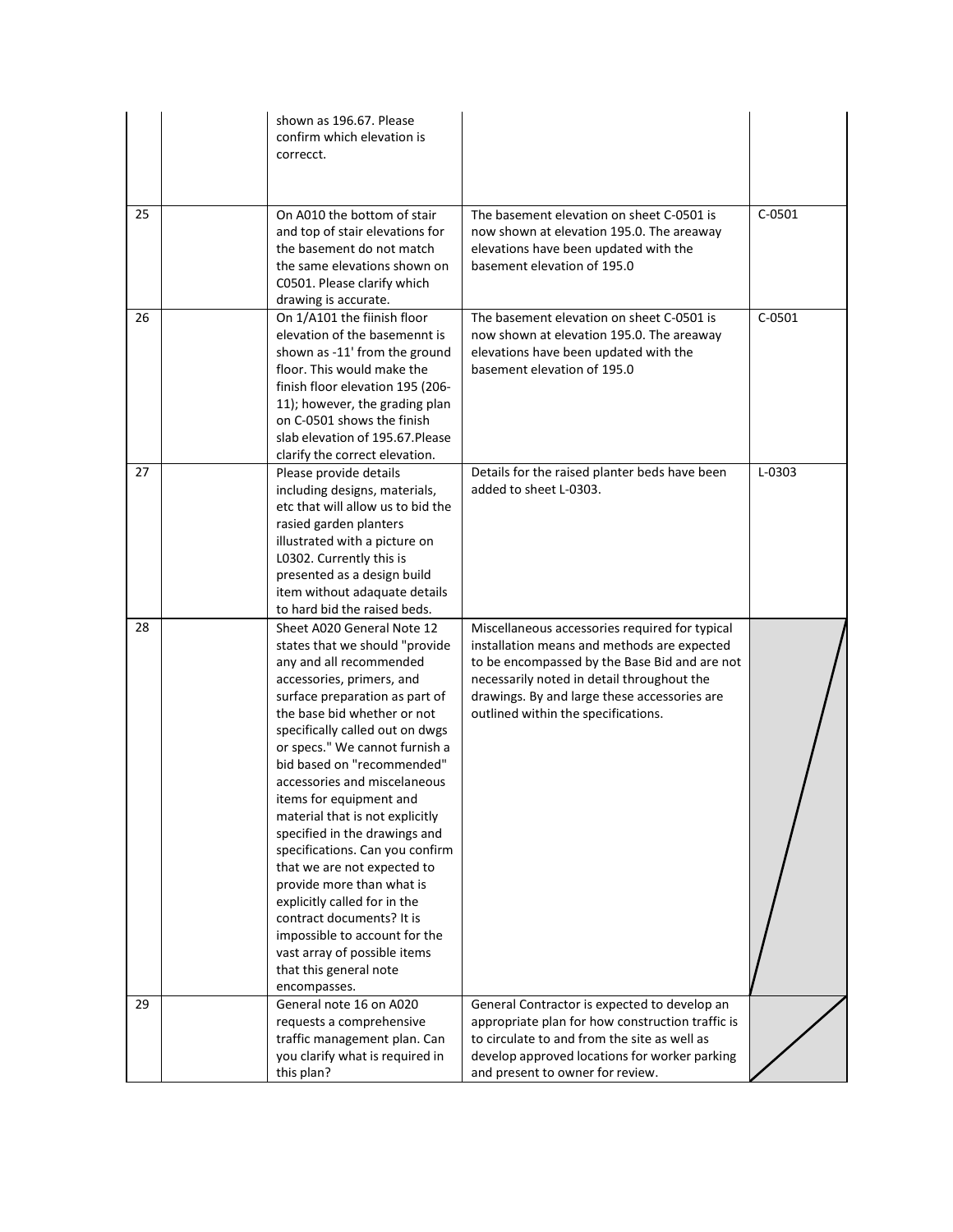| 30 | Please clarify where we will be<br>expected to deliver attic stock<br>materials as referenced in<br>general note 31 on sheet<br>A020.                                                                                                                                                                                                                                                                                                                                                                                                                                                                                             | Attic stock should be stored in the Storage<br>Room in the Basement of the dwelling, on<br>shelving provided. Also see Specs section<br>017700-Closeout Procedure, paragraph<br>1.6B #4 & 4a.           |      |
|----|-----------------------------------------------------------------------------------------------------------------------------------------------------------------------------------------------------------------------------------------------------------------------------------------------------------------------------------------------------------------------------------------------------------------------------------------------------------------------------------------------------------------------------------------------------------------------------------------------------------------------------------|---------------------------------------------------------------------------------------------------------------------------------------------------------------------------------------------------------|------|
| 31 | Sheet A020 General Note 36<br>states that the Contractor shall<br>provide submittals showing<br>attachment details for stone<br>veneer and fiber cement siding<br>and that the details need to be<br>designed by a licensed<br>structural engineer. Can you<br>confirm that you are expecting<br>the Contractor to retain a<br>structural engineer to design<br>connection details as opposed<br>to standard connection details<br>provided by the<br>manufacturers? Please be<br>advised, this is outside the<br>normal purview of a general<br>contractor in a design-bid-<br>build scenario and will be<br>difficult to price. | The stone veneer and fiber cement siding<br>manufacturers are to provide & submit<br>attachment shop drawings which have been<br>determined to be structurally adequate by a PE<br>under their purview. |      |
| 32 | Sheet A020 note 22 states that<br>the contractor is supposed to<br>request reports from the<br>owner about hazardous<br>materials in the building such<br>as asbestos. Can you confirm if<br>there are any reports and<br>furnish them for review if they<br>exist.                                                                                                                                                                                                                                                                                                                                                               | There is a Hazardous material report which<br>shall be provided only to the successful<br>Contractor of this ITB.                                                                                       |      |
| 33 | Sheet A020 General Finish<br>note 9 states that the<br>Contractor shall provide 3%<br>overage on finish materials.<br>Does this include all finish<br>materials e.g. drywall, drywall<br>mud, flooring, etc. or only<br>specific items? Shall we take<br>the 3% quanity listed in the<br>drawings or what is indicated<br>in individual spec sections?                                                                                                                                                                                                                                                                            | "Interior Finishes" means applied appearance<br>finish materials (not substrates, etc.) -- the<br>materials that require attic stock are defined in<br>their individual specification section.          |      |
| 34 | Sheet A020 General Partition<br>Note 16 states that we need to<br>hire a professional engineer to<br>re-engineer the framing for the<br>building. Is this necessary, or<br>can we simply use the wall<br>details and layouts provided<br>with the contract documents?                                                                                                                                                                                                                                                                                                                                                             | Delegated design is note required for typical<br>interior stud walls. Note has been removed.                                                                                                            | A020 |
| 35 | Sheet A020 general demo note<br>7 states that the owner may<br>request we salvage materials<br>for them and store them at<br>some location. Can you clarify                                                                                                                                                                                                                                                                                                                                                                                                                                                                       | DHS has indicated that they have no need for<br>salvaging from the previous residence<br>therefore this note will be removed.                                                                           | A020 |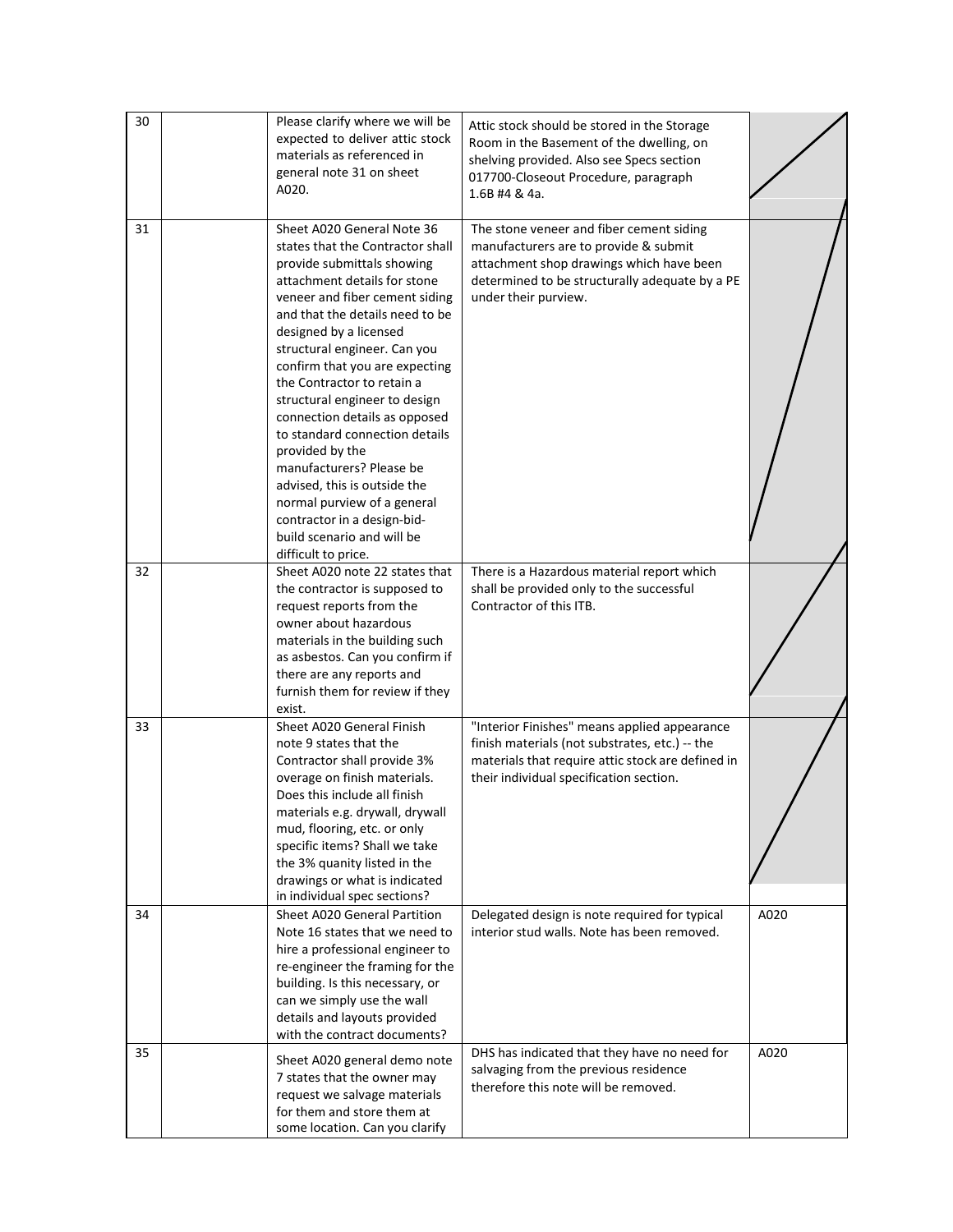|    | what is being salvaged and<br>where it needs to be stored so<br>that we can properly account<br>for the time and cost<br>associated with this activity?                                                                                                                                                                                    |                                                                                                                                                                                                                                                                            |      |
|----|--------------------------------------------------------------------------------------------------------------------------------------------------------------------------------------------------------------------------------------------------------------------------------------------------------------------------------------------|----------------------------------------------------------------------------------------------------------------------------------------------------------------------------------------------------------------------------------------------------------------------------|------|
| 36 | To quantity the fill for the job<br>we need to understand the<br>volume of the existing<br>basement space that will need<br>to be filled in. Please provide<br>this information or an<br>allownace for fill of the<br>existing structure footprint as<br>we have no way to quantify<br>the below grade area that<br>needs to be filled in. | Quantifying the fill volume is a takeoff<br>calculation that is the responsibility of the<br>General Contractor.                                                                                                                                                           |      |
| 37 | Sheet AD100 note 22 suggests<br>that we may be able to get<br>water via a formal request to<br>the County. Can you confirm<br>whether we will have free<br>access to water provided by<br>the County for the duration of<br>construction?                                                                                                  | There will be charges for the Contractor<br>temporary hook-up and use of water utility                                                                                                                                                                                     |      |
| 38 | Specification 329300<br>paragraph 3.7A calls out plastic<br>edging, but the Landscape<br>drawings call out steel coritan<br>edging. Please clarify what we<br>should price.                                                                                                                                                                | Landscape drawings prevail as to the edging<br>type. Edging to be Corten steel.                                                                                                                                                                                            |      |
| 39 | On sheet S.110 there are 2<br>12x12 concrete piers on the<br>south side of the elevator pit;<br>however, we do not know how<br>high they are or how they tie<br>in to the rest of the structure.<br>Please clarify design intent.                                                                                                          | The 12x12 concrete pier is to be built integrally<br>with the pit wall in section 4/S.211. Wall forms<br>to bump out at the corners to frame around<br>the pier and pour the walls and piers all at<br>once.                                                               |      |
| 40 | On A200, there are 4 doors<br>with note 9 indicated. Note 9<br>references a ceiling assist<br>track, but there is no mention<br>of this assembly in the type 8<br>hardware set specified for<br>these doors. Please clarify<br>what is involved with this<br>system so that we can furnish<br>a precise estimate.                          | The track is listed on the door schedule for<br>reference only, as to which doors the track<br>runs above; it is detailed to run above the<br>door, but is not integral to the door's<br>hardware. The specification for the track is<br>listed in Note "C3" on RCP A1001. |      |
| 41 | Sheet A601 references Sheet<br>A400, but this page does not<br>appear in the drawing set.<br>Please clarify what is goin on.                                                                                                                                                                                                               | This sheet does not exist. Reference removed<br>from drawing.                                                                                                                                                                                                              | A601 |
| 42 | Please clarify what the cap is<br>on the top of the top of the<br>concrete retaining wall at the<br>north areaway.                                                                                                                                                                                                                         | Cap is detailed in 1/A501. A reference bubble<br>to this detail was added in the overall railing<br>detail #6/A501 for clarity.                                                                                                                                            | A501 |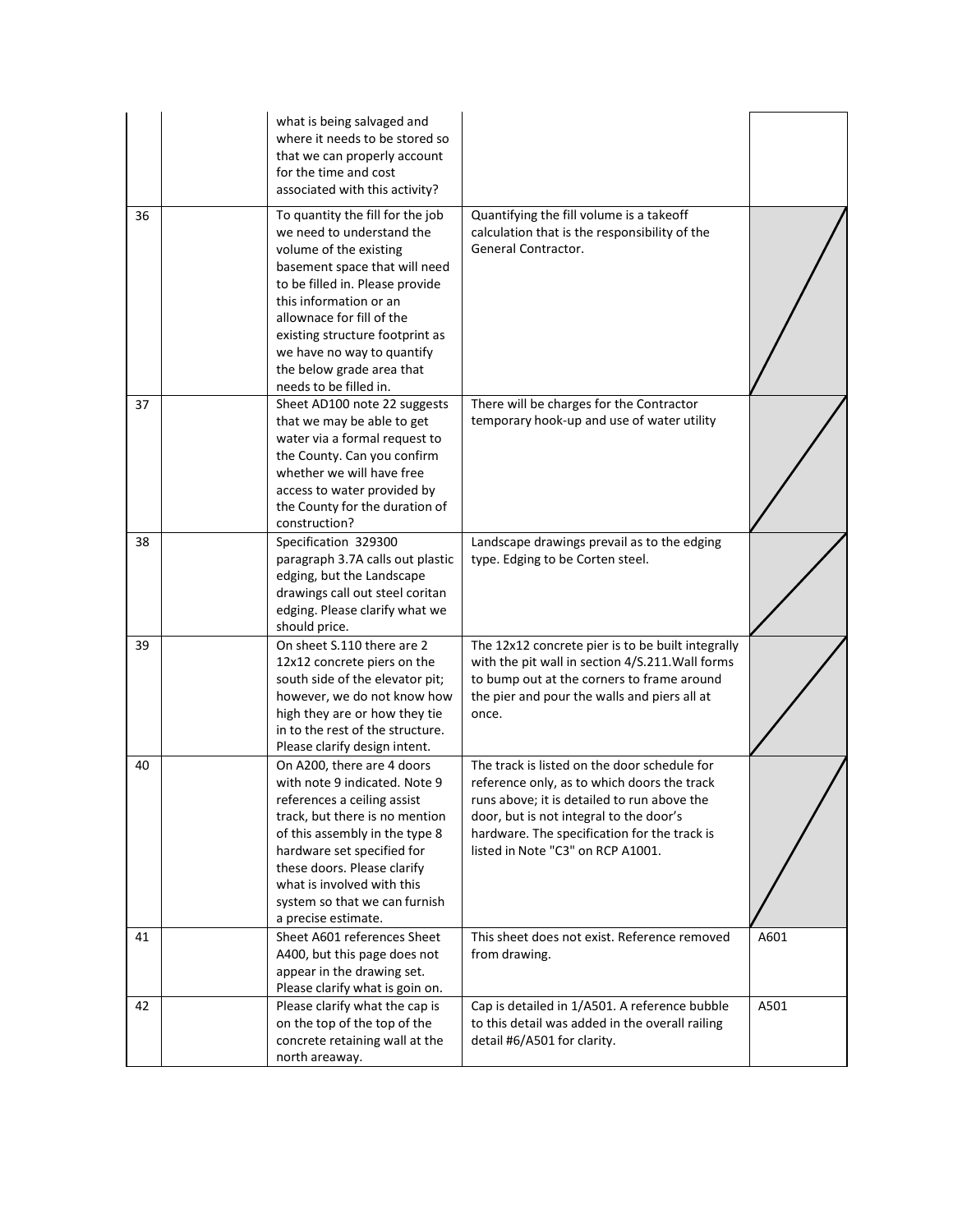| 43 | On 16/A500, there is a                                         | Below Slab Plumbing plan has been revised to   | P100, C-0501 |
|----|----------------------------------------------------------------|------------------------------------------------|--------------|
|    | foundation drain shown with a                                  | reflect the routing of the 4" foundation drain |              |
|    | reference to the plumbing                                      | to sump; civil drawing has been revised to     |              |
|    | drawings, but no reference is                                  | reflect the connection to the discharge.       |              |
|    | found on the plumbing or civil                                 |                                                |              |
|    | drawings.                                                      |                                                |              |
| 44 | Please provide specific size and                               | Below Slab Plumbing plan has been revised to   | P100, P-601, |
|    | routing for foundation drains                                  | reflect the routing of the 4" foundation drain | $C-0501$     |
|    | shown at retaining wall and                                    | to sump; civil drawing has been revised to     |              |
|    | next to basement shown on                                      | reflect the connection to the discharge.       |              |
|    | A402 and 4/A602. We need to                                    |                                                |              |
|    | know where the water is                                        |                                                |              |
|    | going.                                                         |                                                |              |
| 45 | On Sheet A600 cna you clarify                                  | The notes in 13, 14, 15/A701 have been         | A701         |
|    | which handrail detail applies to                               | revised to remove reference to "Banister" and  |              |
|    | each of the stair plans shown?<br>The word banister is used on | clarify this is the "Handrail."                |              |
|    | Sheet A701 and we are not                                      |                                                |              |
|    | sure what detail applies to 13-                                |                                                |              |
|    | 15 on sheet A701 either.                                       |                                                |              |
|    | Clarification is much                                          |                                                |              |
|    | appreciated.                                                   |                                                |              |
| 46 | Detail 12 on Sheet A500 shows                                  | 3/S3111 structural detail applies to this      |              |
|    | a turned down slab for the                                     | condition and does represent a turn down slab. |              |
|    | porch, but the referenced                                      | These details are coordinated.                 |              |
|    | structural drawings show a                                     |                                                |              |
|    | basic 4" slab. Please clarify the                              |                                                |              |
|    | design.                                                        |                                                |              |
| 47 | There is a conflict between the                                | 3/S3111 structural detail applies to this      |              |
|    | porch slab detail on Sheet                                     | condition and does represent a turn down slab. |              |
|    | A501 detail 15 and the                                         | These details are coordinated.                 |              |
|    | referenced structural drawing                                  |                                                |              |
|    | on Sheet S.111. The archs<br>show a turned down slab and       |                                                |              |
|    | the structural do not. Which                                   |                                                |              |
|    | detail prevails?                                               |                                                |              |
| 48 | Sheet A501 Detail 9 and                                        | A pressure treated wood post is required for   | A500, A501   |
|    | elsewhere shows the trex post                                  | the composite sleeve to install over at each   |              |
|    | railing and post assemblies,                                   | post location. Note regarding posts were       |              |
|    | but there is no mention of the                                 | added to detail.                               |              |
|    | corner post assemblies or how                                  |                                                |              |
|    | we are supposed to istall the                                  |                                                |              |
|    | post. Is there a 4x4 that the                                  |                                                |              |
|    | trex composite sleeve goes                                     |                                                |              |
|    | over?                                                          |                                                |              |

| <b>LDA or Permit Review</b><br><b>Comments</b>                     |                                                              |                                                                                                                                                            |                          |
|--------------------------------------------------------------------|--------------------------------------------------------------|------------------------------------------------------------------------------------------------------------------------------------------------------------|--------------------------|
| 49<br>LDA Permit Sub01 -<br><b>Comments for County</b><br>Reviewer |                                                              | The single bioretention basin on C-0401 has been separated into three<br>rain gardens. The BMP Schematic, sections, and calculations have been<br>updated. | C-0401, C-<br>0701-C0705 |
| 50                                                                 | LDA Permit Sub01 -<br><b>Comments for County</b><br>Reviewer | Curb and gutter was required & added along the 13th Street Frontage.                                                                                       | $C-0401$                 |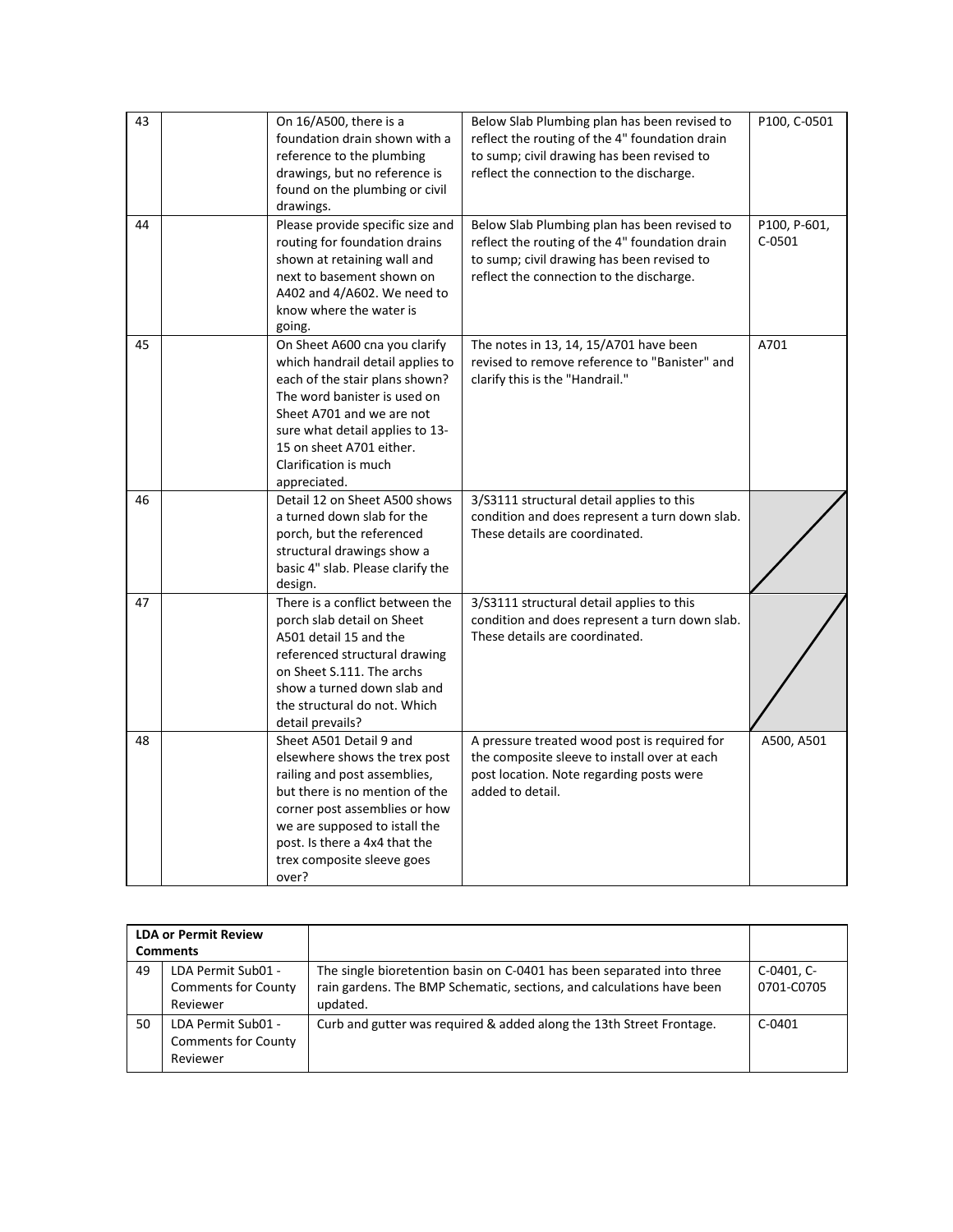| 51 | LDA Permit Sub01 -                     | Tree 102 has been shown to remain until permission from the neighbor                                                                                      | $C-1203$              |
|----|----------------------------------------|-----------------------------------------------------------------------------------------------------------------------------------------------------------|-----------------------|
|    | <b>Comments for County</b><br>Reviewer | has been granted for removal.                                                                                                                             |                       |
|    | <b>Discipline</b>                      | <b>Comment</b>                                                                                                                                            | Specification/        |
|    |                                        |                                                                                                                                                           | <b>Drawing</b>        |
|    |                                        |                                                                                                                                                           | Sheet (if             |
|    |                                        |                                                                                                                                                           | applicable)           |
| 52 | ISD-Mechanical                         | Dryer Specification was revised to be ventless.                                                                                                           | A720                  |
| 53 |                                        | Lower Level Apt Kitchen Hood Exhaust specification revised in order to be<br>under 400CFM.                                                                | A720                  |
| 54 | ISD-Residential                        | Per details 6 & 7/S.310 and Note J.9 on sheet S.000, all wood in contact                                                                                  | S310, S311            |
|    | <b>Building</b>                        | with concrete or exposed to weather is to be pressure treated (PT). A<br>note indicating the same will be added to detail 3/S.311                         |                       |
| 55 |                                        | ISD Comment: The first floor steel beam occurring on column line 2 is                                                                                     | S211                  |
|    |                                        | graphically shown bearing at its left end, column line A, on the inside                                                                                   |                       |
|    |                                        | corner of the foundation, such that its centerline is just off the inside face                                                                            |                       |
|    |                                        | of the wall, so that more of the beam's 8" width will be off the foundation<br>wall than on. Please make clear that won't really be the case.             |                       |
|    |                                        |                                                                                                                                                           |                       |
|    |                                        | Response: The W10x39 is actually framing to the W10x22 which is                                                                                           |                       |
|    |                                        | bearing 10" onto the concrete wall. Detail 9/S.211 has been added to                                                                                      |                       |
|    |                                        | the drawings to clarify.                                                                                                                                  |                       |
| 56 |                                        | ISD Comment: Compliance with the wall bracing requirements of VRC                                                                                         | S111, S112,           |
|    |                                        | R602.10 is required, typically shown by the braced wall panels identified<br>on plans, with their lengths dimensioned and the method of bracing used      | S113, A310            |
|    |                                        | at each, with an accompanying worksheet to show the code method for                                                                                       |                       |
|    |                                        | figuring required amount of braced wall lengths. This project is calling for                                                                              |                       |
|    |                                        | SIPS wall panels. The bracing review can be done prior to permit                                                                                          |                       |
|    |                                        | approval, or after, as part of the SIPS shop drwg review. If the latter,                                                                                  |                       |
|    |                                        | please note on plans requiring submittal of SIPS shop drawings to ISD for                                                                                 |                       |
|    |                                        | review, approval of which must occur prior to scheduling a wall bracing                                                                                   |                       |
|    |                                        | inspection. The bracing inspection is made prior to installation of doors,                                                                                |                       |
|    |                                        | windows and housewrap.                                                                                                                                    |                       |
|    |                                        | Response: A note was added to each of the plans indicating that the                                                                                       |                       |
|    |                                        | SIPS panel wall bracing requirements will be submitted on the<br>fabricator's installation shop drawings.                                                 |                       |
| 57 |                                        | The lower level floor plan was revised in the Staff/Living Room area in                                                                                   | A101, A200,           |
|    |                                        | order to reduce the gross square footage associated with the apartment's                                                                                  | A702, A800,           |
|    |                                        | living area and to provide a demarcation of the Staff Area from that                                                                                      | A902, F101            |
|    |                                        | apartment's total area due to the requirements for permitting this space                                                                                  | M101, P101,           |
|    |                                        | as a "Family / Caregiver Suite" under ACZO 12.9.8.                                                                                                        | E201, FA101,<br>FP101 |
|    |                                        | A wall with sliding door was added to the lower level stair landing to                                                                                    |                       |
|    |                                        | create an interior vestibule outside of the Living Room and the Staff desk                                                                                |                       |
|    |                                        | was revised to be a linear desk, open to the Lower Level landing, (in lieu of                                                                             |                       |
|    |                                        | the L-shaped desk) and there is a fixed glass window above the Staff Desk                                                                                 |                       |
|    |                                        | looking into the Living Area.                                                                                                                             |                       |
| 58 |                                        | AUDIT is deleted in its entirety and replaced with the following: (page 28)                                                                               |                       |
|    |                                        |                                                                                                                                                           |                       |
|    |                                        |                                                                                                                                                           |                       |
|    |                                        | The Contractor must retain all books, records and other documents related<br>to this Contract for at least five years, or such period of time required by |                       |
|    |                                        | the County's funding partner(s), if any, whichever is greater, after the final                                                                            |                       |
|    |                                        | payment and must allow the County or its authorized agents to examine                                                                                     |                       |
|    |                                        | the documents during this period and during the Contract Term. The                                                                                        |                       |
|    |                                        | Contractor must provide any requested documents to the County for                                                                                         |                       |
|    |                                        | examination within 15 days of the request, at the Contractor's expense.                                                                                   |                       |
|    |                                        | Should the County's examination reveal any overcharging by the                                                                                            |                       |
|    |                                        | Contractor, the Contractor must, within 30 days of County's request,                                                                                      |                       |
|    |                                        | reimburse the County for the overcharges and for the reasonable costs of                                                                                  |                       |
|    |                                        | the County's examination, including, but not limited to, the services of                                                                                  |                       |